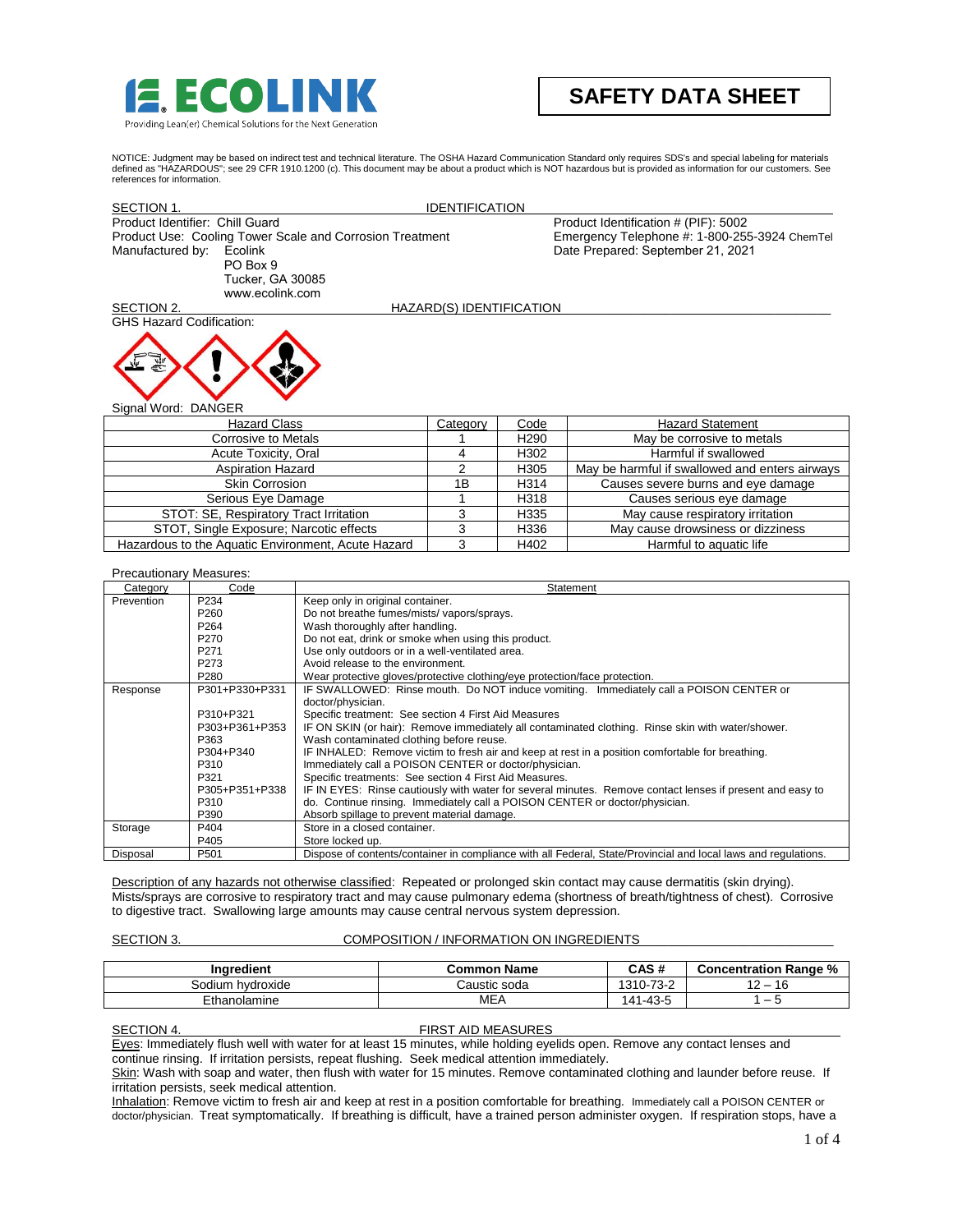trained person administer artificial respiration by way of pocket mask equipped with one-way valve or other proper respiratory device – Do NOT use mouth-to-mouth method if victim inhaled material. Get medical attention immediately. Pulmonary edema symptoms can be delayed up to 48 hours after exposure.

Ingestion: DO NOT INDUCE VOMITING. Rinse mouth. If vomiting occurs spontaneously, have victim lean forward with head down, rinse mouth and administer more water. Immediately transport victim to an emergency facility.

# SECTION 5. FIRE-FIGHTING MEASURES

Flammability: Class IIIB Combustible liquid

Flash Point: Above 200°F (93°C)

Extinguishing Media: Foam, dry chemical, carbon dioxide fire extinguishers, water fog or spray. Do not spray water directly on fire. Use water spray to cool containers.

Specific hazards arising from chemical: May react with chemically reactive metals such as aluminum, zinc, magnesium, copper, etc. to release hydrogen gas, which can form explosive mixtures with air.

Hazardous combustion products: sodium and carbon oxide fumes.

Firefighting protective equipment: Wear a self-contained breathing apparatus with a full face piece operated in the positive pressure demand mode with appropriate turn-out gear and chemical resistant personal protective equipment.

Sensitivity to static discharge: This product is not combustible.

# SECTION 6. ACCIDENTAL RELEASE MEASURES\_\_\_\_\_\_\_\_\_\_\_\_\_\_\_\_\_\_\_\_\_\_\_\_\_\_\_\_\_\_\_\_\_\_\_\_

Personal Precautions: Use personal protective equipment (Section 8). Ventilate area. Do not breathe fumes/mists/ vapors/sprays. Avoid release into the environment. Absorb spillage to prevent material damage. Wash thoroughly after handling.

For Small Spills: Avoid release to the environment. Spilled material may be slippery. Avoid dispersal of material and runoff into soil, waterways, drains and sewers. Neutralize with weak acidic material (citric acid), then absorb spill with vermiculite or other inert material, and then place in a container for chemical waste. Litmus paper may be used to confirm neutralization. Absorb spill with vermiculite or other inert material, then place in a container for chemical waste. Wash walking surfaces with water to reduce slipping hazard. Dispose of contaminated absorbent material in accordance with local, state and federal regulations. For Large Spills: Large spills cannot occur due to packaging.

# SECTION 7. HANDLING AND STORAGE

Handling: Wear personal protection equipment (Section 8). Use with adequate ventilation. Do not breathe fumes/mists/ vapors/sprays. Do not handle around sources of ignition. Do not premix with other chemicals. Do not eat, drink or smoke in work areas. Wash thoroughly after handling. Avoid release into the environment.

Storage: Keep away from heat, flame, or sunlight. Keep from freezing. Keep container tightly closed when not in use. Store locked up. Keep only in original container. Protect from physical damage. Store away from strong acids, strong oxidizing agents, halogenated compounds, chlorates, chlorine, organic amines, prolonged contact with metals or alloys.

# SECTION 8. EXPOSURE CONTROLS / PERSONAL PROTECTION

| Inaredient          | <b>CAC #</b><br>62 H | <b>OSHA/PEL</b><br>ᄂᄂ | ACGIH/TL\ | <b>STEL</b>     |
|---------------------|----------------------|-----------------------|-----------|-----------------|
| Sodium<br>hvdroxide | 1310-73-2            | 2ma/m3                | 2ma/m3    | Not established |
| Ethanolamine        | 141-43-5             | 3 ppm                 | 3 ppm     | 6 ppm           |

Engineering Controls: Provide adequate ventilation. Observe occupational exposure limits and keep the risk of exposure to a minimum. Personal protective equipment:

Eye: Safety glasses with side shields or splash proof goggles and face shield.

Skin: Chemical resistant (impervious) gloves. Normal materials handling clothing and apron. Boots.

Respirator: Use NIOSH approved protection if PEL is exceeded, if mists/sprays are generated, or if vapors are causing irritation.

Other: Use only in a well ventilated area. Do not eat, drink or smoke while handling. Wash thoroughly after handling.

# SECTION 9. PHYSICAL AND CHEMICAL PROPERTIES

| Appearance                           | Dark amber, clear liquid | Upper/Lower flammability limits         | Not determined    |
|--------------------------------------|--------------------------|-----------------------------------------|-------------------|
| Odor                                 | Mild                     | Vapor pressure                          | >0.1 mmHG @ 20°C  |
| Odor threshold                       | Not determined           | Vapor density $(Air = 1)$               | $<$ 1             |
| pH at 1%                             | $13 - 14$                | Relative density (water $= 1.0$ )       | 1.110 $q/ml$      |
| Melting point                        | Not determined           | Solubility                              | Complete in water |
| Freezing point                       | Not determined           | Partition coefficient (n-octanol/water) | Not determined    |
| Boiling point                        | Not determined           | Auto-ignition temperature               | Not determined    |
| Flash point                          | Above 200°F (93°C)       | Decomposition temperature               | Not determined    |
| Evaporation rate (n-butyl acetate=1) | <1                       | Viscosity                               | Water thin        |
| Flammability                         | Not flammable            | VOC by weight                           | 0%                |

### SECTION 10. SECTION 10.

Reactivity: May react with chemically reactive metals such as aluminum, zinc, magnesium, copper, etc. to release hydrogen gas, which can form explosive mixtures with air. Slowly attacks glass at room temperature. Corrosive to metals. Contact with acids will cause gelling and evolution of heat.

Chemical stability: Stable under normal, ambient temperature and conditions.

Possibility of hazardous reactions: Will not occur, but can induce hazardous polymerization of acetaldehyde, acrolein and acrylonitrile.

Conditions to avoid: Heat, flame and sparks. Keep from freezing. Do not mix with other chemicals

Incompatible materials: Avoid strong acids, strong oxidizing agents, halogenated compounds, chlorates, chlorine, organic amines, prolonged contact with metals or alloys.

Hazardous combustion products: Sodium and carbon oxide fumes.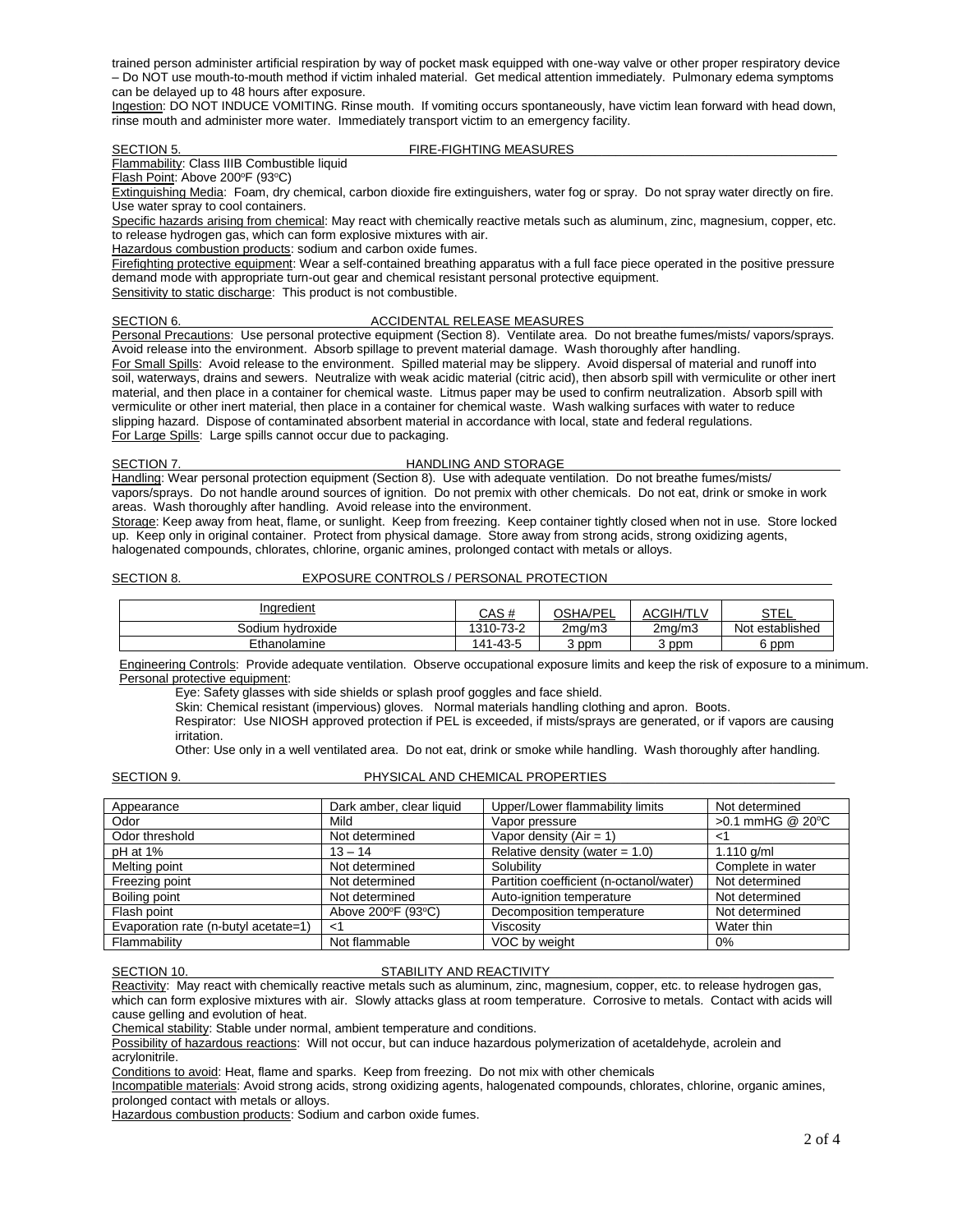Oral (LD50 Rat): Not determined

Dermal (LD50 Rabbit): Not determined

Inhalation (LC50 Rat): Not determined

Skin corrosion/irritation: Corrosive to skin. Symptoms may include burns, ulceration and scarring. Repeated or prolonged skin contact may cause dermatitis (skin drying). Sodium hydroxide solutions as weak as 0.12% have damaged healthy skin within 1 hour.

Serious eye damage/irritation: Corrosive to eyes. Symptoms may include severe irritation, disintegration, scarring and clouding. Respiratory or skin sensitization: Mists are corrosive to respiratory tract and may cause pulmonary edema (shortness of breath and tightness of chest). High vapor concentrations may cause irritation to respiratory tract, and central nervous system depression. Symptoms may include headache, dizziness, nausea, euphoria, drowsiness and fatigue.

Germ cell mutagenicity: No data available

Carcinocenicity: NTP/IARC/OSHA Carcinogen: No

Reproductive toxicity: Not available

STOT-single exposure: May cause respiratory irritation and may cause drowsiness and dizziness.

STOT-repeated exposure: Not classified

Aspiration hazard: Lung aspiration may result in chemical pneumonitis, pulmonary edema, damage to lung tissue, and in extreme cases death.

Ingestion: Corrosive to digestive tract. May cause severe pain, burning, vomiting and diarrhea. Swallowing large amounts may also cause central nervous system depression.

Likely routes of exposure: Eyes, skin and inhalation

Interactive effects: Not available

# SECTION 12. ECOLOGICAL INFORMATION

Toxicity: 96h LC-50 (fish): 80 mg/L

48h EC-50 (invertebrates): 60 mg/L

96h EC-50 (algae): 61 mg/L

Persistence and degradability: Not determined.

Bioaccumulative potential: This material is not expected to bioaccumulate significantly.

Mobility in soil: Soil mobility not determined. This product is soluble in water and may spread in water systems. This product is partially volatile and may spread in the atmosphere.

Other adverse effects: Harmful to aquatic life – avoid release to the environment.

# SECTION 13. DISPOSAL CONSIDERATIONS

Disposal of Wastes: Do not dump into sewers, on the ground or into any waterways. All disposal practices must be in compliance with all Federal, State/Provincial and local laws and regulations. Harmful to aquatic life – avoid release to environment. Contaminated Packaging: Since emptied containers retain product residue, follow label warnings even after container is emptied. Do not cut, drill, grind or weld on or near the container.

RCRA: A waste containing this product may have the RCRA hazardous waste no. D002 (Corrosive) (40 CFR 261.22).

# SECTION 14. TRANSPORT INFORMATION

United States DOT: UN/ID No.: UN1760 Proper Shipping Name: Corrosive Liquids, n.o.s., (Sodium hydroxide, Ethanolamine) Hazard Class: 8 Packing Group: II 49 CFR §173.154 (b) (1) (Exemption): This product can ship as "Limited Quantity" in inner packaging not over 0.3 gallons. (Non-Hazardous)

IATA and IMDG:

UN/ID No.: UN1760 Proper Shipping Name: Corrosive Liquids, n.o.s., (Sodium hydroxide, Ethanolamine) Hazard Class: 8 Packing Group: II Marine Pollutant (IMDG Code): Not listed (49 CFR 172.101) Transportation in bulk (IMDG - Annex II of MARPOL 73/78 and IBC Code): Not offered in bulk for transport overseas.

# SECTION 15. REGULATORY INFORMATION

TSCA: All components of this product are on the TSCA inventory or are exempt from TSCA inventory requirements under 40 CFR 720.30.

SARA Section 302: The components of this product are either not regulated or regulated, but present in negligible concentrations. SARA TITLE III Section 311/312:

| Immediate (Acute) Health | Yes | Fire Hazard     | No |
|--------------------------|-----|-----------------|----|
| Delaved (Chronic) Health | No. | Reactive Hazard | No |

SARA Title 313: This material contains the following chemical components with known CAS numbers subject to reporting requirements (40 CFR 372): Ethanolamine 141-43-5 percent by wt. = 3%.

CERCLA: Sodium hydroxide (CAS# 1310-58-3) has a reportable quantity of 1,000 lbs. at 100% concentration, however, this product is not considered a Hazardous Substance since the quantity does not equal or exceed the RQ in one package (49 CFR 171.8, definition of "Hazardous Substance").